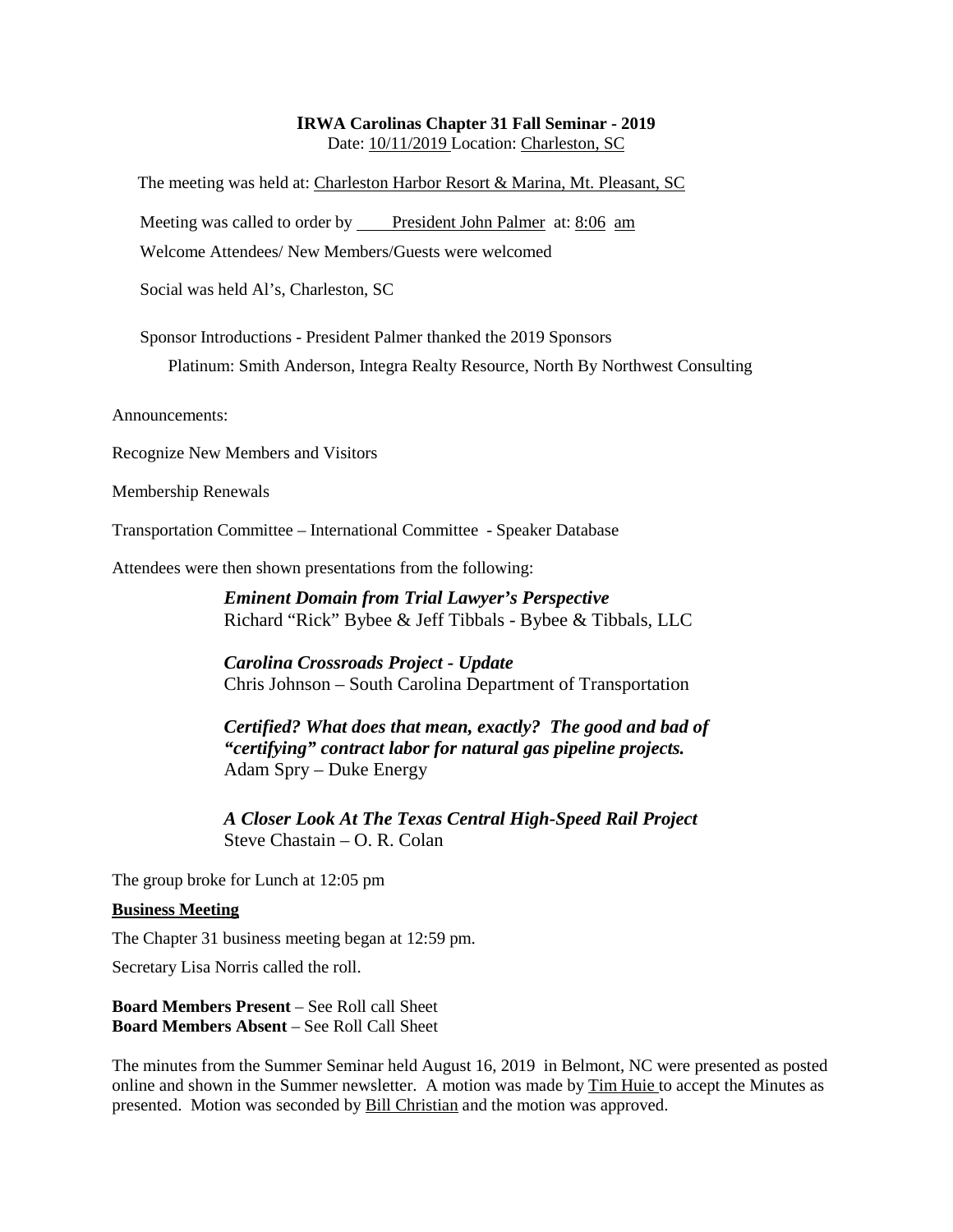#### **Recertification Credit**

Motion was made by \_Tim Huie to approve 4 hours of credit toward certification, seconded by Julie McDonald. Motion approved.

**Financial Report** – Treasurer Neil Burleson presented report. Profit and Loss Balance Sheet. - See Treasurer's report. Motion to approve Julie McDonald and seconded by Larry Wright.

-Neil Burleson – look alternate ways to say money at events.

- Advertise in Newspaper need for sponsors for event spaces
- Email Blast for request space for education and events
- Smaller sponsorship ie breaks, lunch at events, course
- Can headquarters show what classes are chapter members are taking online?

**Committee Reports Education Report**: - No report

**PDC Report**: No report

**Membership Report:** Kevin Muldowney –  $3<sup>rd</sup>$  quarter 8 new members

**Nominations and Elections**: Julie McDonald - Jason Bloch - Calvin J. Hager Professional of the Year

Ask for nominations of recipients of awards

**Young Professional**: - No report

**Newsletter Report**: - No report

**Oil and Pipeline Report**: - Paul McMahan – gave update on Atlantic Coast Pipeline - Supreme Court will hear appeal.

#### **Transportation Report: Database**

### **Local Public Agency – Need Chair – Anthony Alderman volunteered – will have to be nominated by Upcoming President**

**Utilities Report:** Topics 1) Challenges of Being a New R/W Agent 2) Women in R/W Industry

**Audit Report:** Bill will work with Neil and have report by end of year.

**Sponsorship**: Annual Sponsorship vs Quarterly Sponsorship

**Webmaster Report:** No report

#### **Old Business:**

Studying locations for Winter Meeting (Myrtle Beach vs Winston Salem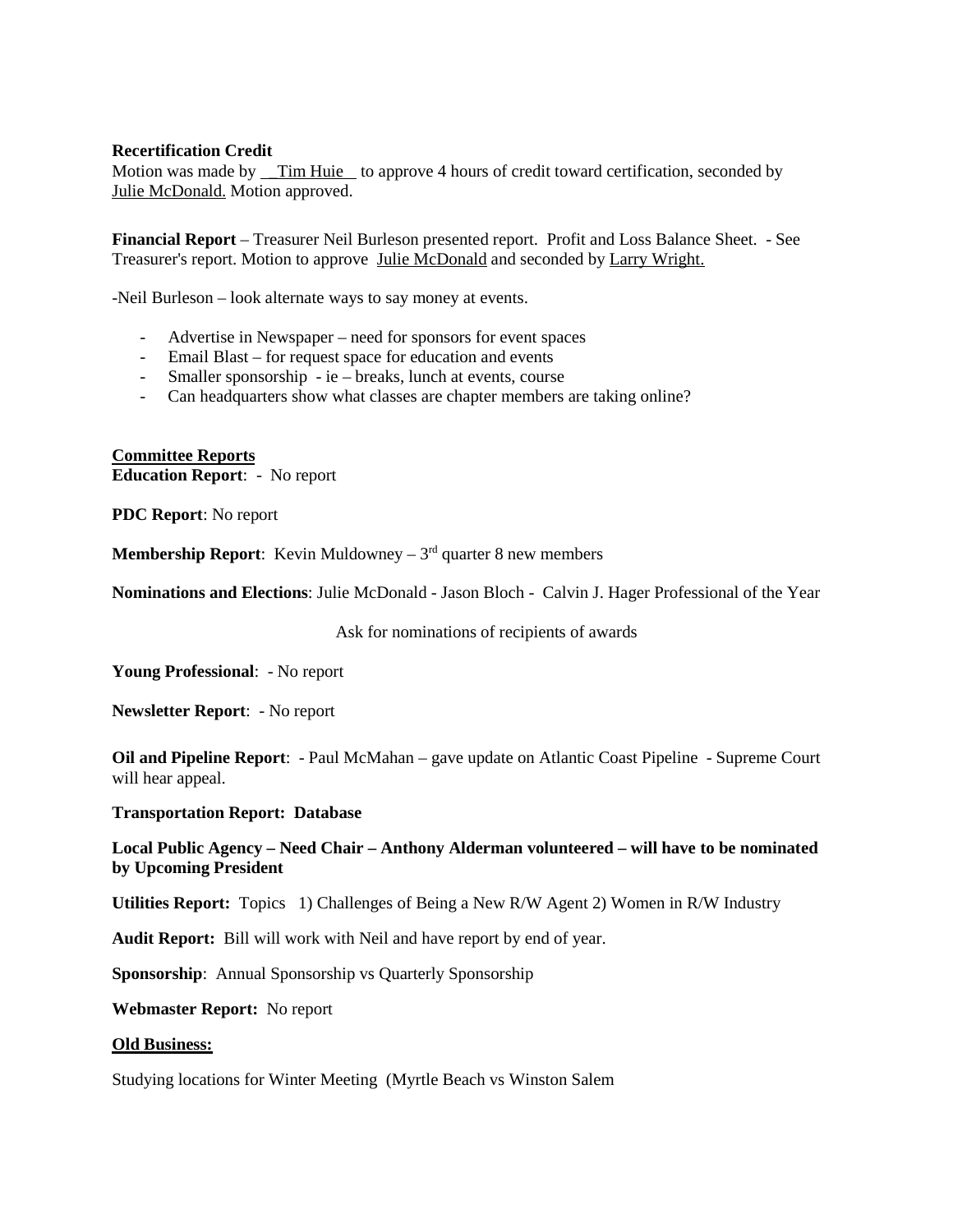Paul McMahan has taken ownership of historical documents.

### **New Business**

- Prevention of fraud National recommendation
- Suggest removing officers' emails from the website.
- Thank you letter for sponsoring golf course from headquarters.

### **Adjournment**

Motion to adjourn made by: Tim Huie Seconded by: Julie McDonald The meeting was adjourned at 1:50 pm Respectfully submitted, Lisa Norris, Chapter 31 Secretary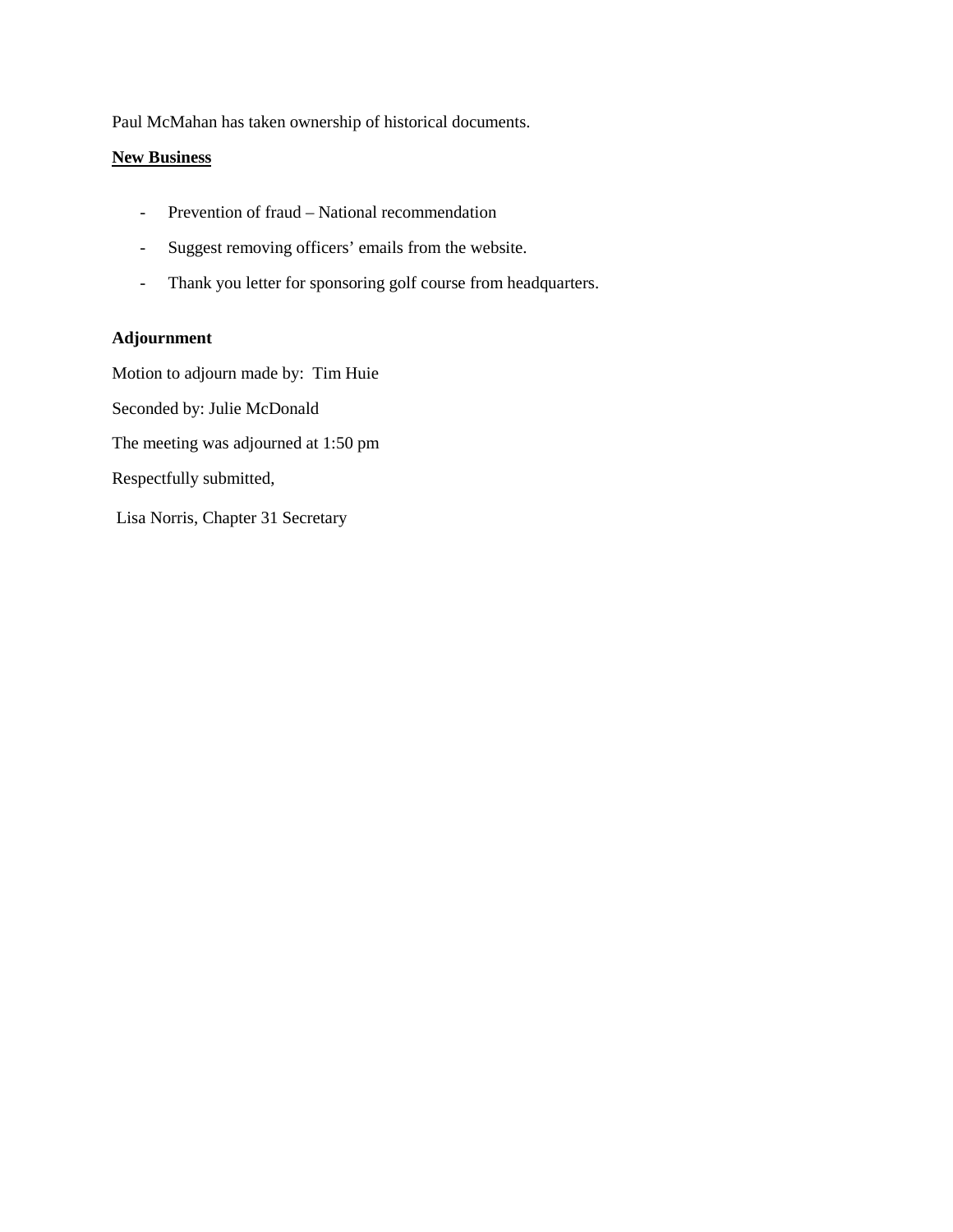# **IRWA Carolinas Chapter 31 2019-2020 Officers & Leadership Roll Call – 2019 Fall Seminar – Charleston, SC Meeting**

| <b>OFFICE/COMMITTEE</b>       | <b>NAME</b>              | <b>PRESENT</b> | <b>NOT</b>     |
|-------------------------------|--------------------------|----------------|----------------|
|                               |                          |                | <b>PRESENT</b> |
| PRESIDENT AND INT             | <b>JOHN PALMER</b>       |                |                |
| DIR (2 YEAR)                  |                          | $\mathbf X$    |                |
| <b>VICE PRESIDENT</b>         | <b>STEVE CHASTAIN</b>    | $\mathbf X$    |                |
| <b>TREASURER</b>              | <b>NEIL BURLESON</b>     | $\mathbf X$    |                |
| <b>SECRETARY</b>              | <b>LISA NORRIS</b>       | $\mathbf X$    |                |
| <b>EDUCATION</b>              | <b>BENITA HARRINGTON</b> |                | X              |
| <b>PROFESSIONAL</b>           | <b>CAROL LOYD</b>        |                | X              |
| <b>DEVELOPMENT</b>            |                          |                |                |
| <b>MEMBERSHIP</b>             | <b>KEVIN MULDOWNEY</b>   | X              |                |
| <b>NEWSLETTTER</b>            | <b>WENDI MCCRAIN</b>     |                | X              |
| NOMINATIONS &                 | <b>JULIE MCDONALD</b>    | X              |                |
| <b>ELECTIONS</b>              |                          |                |                |
| <b>OIL &amp; GAS PIPELINE</b> | PAUL MCMAHAN/KEVIN       | $\mathbf{X}$   |                |
|                               | <b>MULDOWNEY</b>         |                |                |
| <b>AUDIT</b>                  | <b>BILL CHRISTIAN</b>    | $\mathbf X$    |                |
| <b>UTILITIES</b>              | <b>GLENN WINFREE</b>     | $\mathbf X$    |                |
| <b>PAST PRESIDENT AND</b>     | <b>ANTHONY ALDERMAN</b>  | X              |                |
| INTL DIR (1YEAR)              |                          |                |                |
| PARLIAMENTARIAN               | <b>LARRY WRIGHT</b>      | X              |                |
| YOUNG                         | <b>BENITA HARRINGTON</b> |                | X              |
| <b>PROFESSIONAL</b>           |                          |                |                |
| SPONSORSHIP                   | <b>JULIE MCDONALD</b>    | X              |                |
| <b>TRANSPORTATION</b>         | <b>FRANK MUNDY</b>       |                | X              |
| <b>PUBLIC AGENCY</b>          | <b>VACANT</b>            |                |                |
|                               |                          |                |                |
|                               |                          |                |                |
|                               |                          |                |                |

## **Date: 10/11/2019**

### **Others**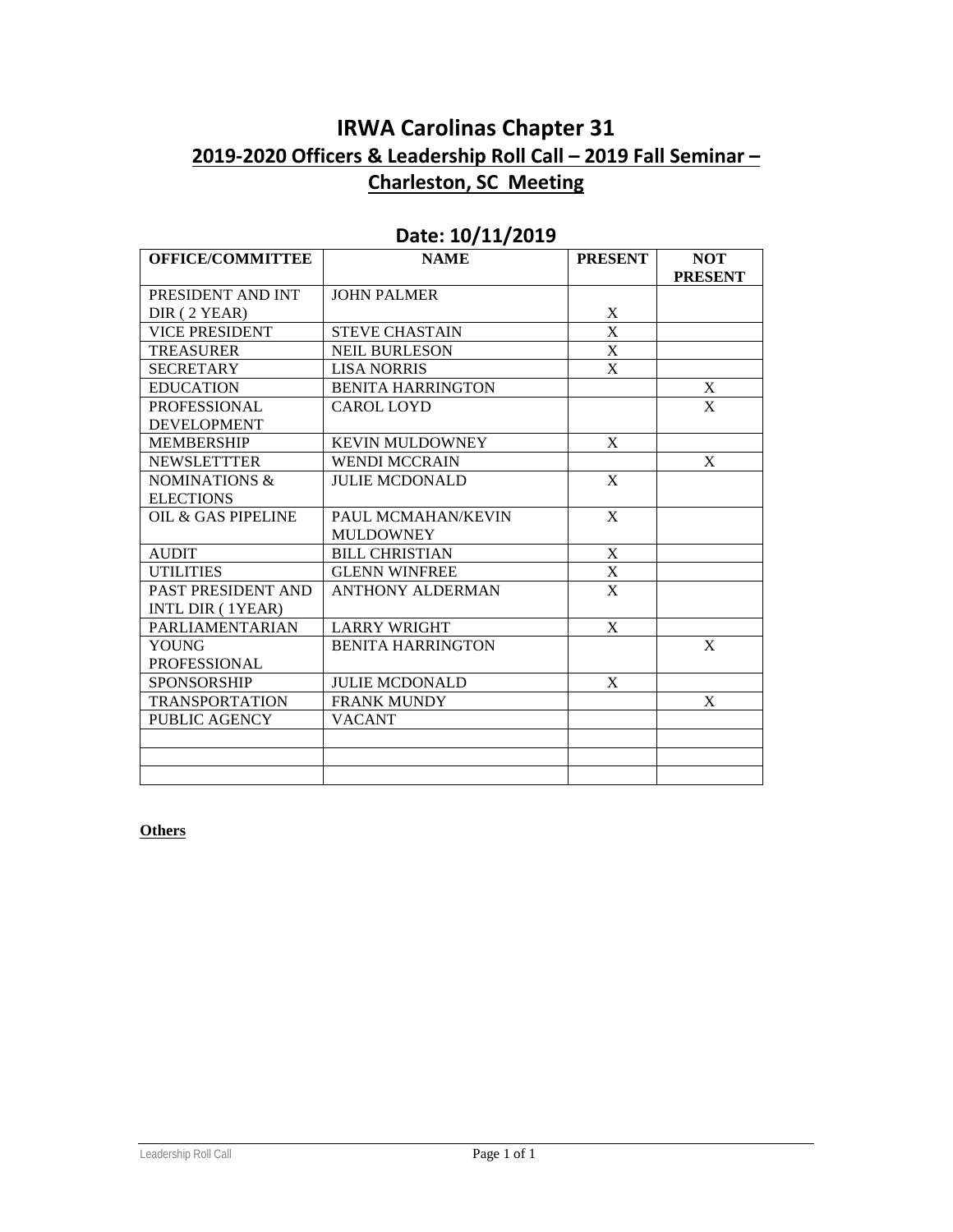# QUARTERLY PROFIT AND LOSS SUMMARY

July - September, 2019

| Income                                                         | JUL - SEP, 2019      | <b>TOTAL</b>         |
|----------------------------------------------------------------|----------------------|----------------------|
| 4020 Interest & Dividend Income                                |                      |                      |
| 410 COURSE INCOME                                              | 2.08                 | \$2.08               |
| 500 COURSE 500'S{123}                                          |                      | \$0.00               |
| 4501 501-Residential Reloc. Assist.                            |                      | \$0.00               |
| 4502 502-Business Relocation                                   | 7,172.00             | \$7,172.00           |
| Total 500 COURSE 500'S{123}                                    | 6,132.00             | \$6,132.00           |
| Total 410 COURSE INCOME                                        | 13,304.00            | \$13,304.00          |
|                                                                | 13,304.00            | \$13,304.00          |
| 4665 Incentives Received from IRWA                             | 525.00               | \$525.00             |
| 47 SEMINARS & CONFERENCES INCOME<br>4065 Summer Seminar Income |                      | \$0.00               |
| 4075 Fall Seminar Income                                       | 3,840.00             | \$3,840.00           |
|                                                                | 3,800.00             | \$3,800.00           |
| Total 47 SEMINARS & CONFERENCES INCOME                         | 7,640.00             | \$7,640.00           |
| Total Income                                                   | \$21,471.08          | \$21,471.08          |
| <b>GROSS PROFIT</b>                                            | \$21,471.08          | \$21,471.08          |
| <b>Expenses</b>                                                |                      |                      |
| 501 COURSE EXPENSES                                            |                      | \$0.00               |
| 540 COURSE 400'S                                               |                      | \$0.00               |
| 5421 421-Valuation of Partial Acquis                           | 1,661.03             | \$1,661.03           |
| Total 540 COURSE 400'S                                         | 1,661.03             | \$1,661.03           |
| 550 COURSE 500'S                                               |                      |                      |
| 5501 501-Residential Reloc. Assist.                            | 6,204.84             | \$0.00<br>\$6,204.84 |
| 5502 502-Business Relocation                                   | 5,553.84             | \$5,553.84           |
| Total 550 COURSE 500'S                                         | 11,758.68            | \$11,758.68          |
| <b>Total 501 COURSE EXPENSES</b>                               | 13,419.71            |                      |
| 60 SEMINARS & CONFERENCES EXPENSES                             |                      | \$13,419.71          |
| 5055 Region Fall Forum Expense                                 | 1,022.40             | \$0.00               |
| 5065 Summer Seminar Expense                                    | 3,864.32             | \$1,022.40           |
| 5075 Fall Seminar Expense                                      |                      | \$3,864.32           |
| Total 60 SEMINARS & CONFERENCES EXPENSES                       | 2,636.20<br>7,522.92 | \$2,636.20           |
| <b>80 ADMINISTRATIVE EXPENSES</b>                              |                      | \$7,522.92           |
| 7100 Bank Charges & Credit Card Fees                           |                      | \$0.00               |
| 7990 Website Expense                                           | 245.60               | \$245.60             |
| Total 80 ADMINISTRATIVE EXPENSES                               | 1,500.00             | \$1,500.00           |
| <b>Total Expenses</b>                                          | 1,745.60             | \$1,745.60           |
| <b>NET OPERATING INCOME</b>                                    | \$22,688.23          | \$22,688.23          |
|                                                                | $$ -1,217.15$        | $$ -1,217.15$        |
| <b>NET INCOME</b>                                              | $$ -1,217.15$        | $$ -1,217.15$        |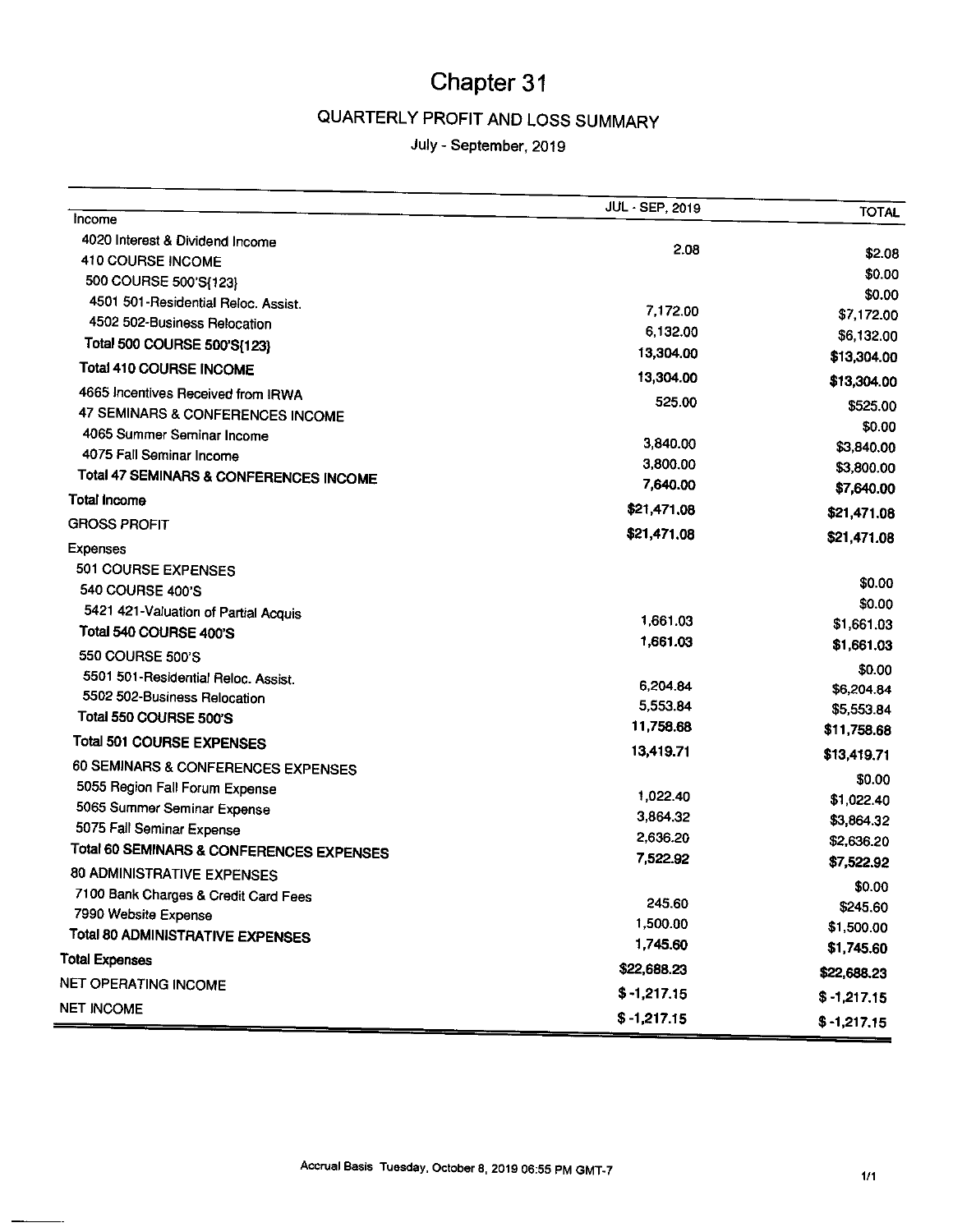# **BALANCE SHEET**

### As of September 30, 2019

| <b>ASSETS</b>                                | <b>TOTAL</b> |
|----------------------------------------------|--------------|
| <b>Current Assets</b>                        |              |
| <b>Bank Accounts</b>                         |              |
| 10 Cash & Bank                               |              |
| 1000 Petty Cash / Cash in Hand               |              |
| 1001 Checking - Wells Fargo                  | 0.00         |
| 1002 Checking - Wachovia - Education Account | 11,650.37    |
| 1004 Money Market / Saving - Bank of Granite | 0.00         |
| 1005 Savings - Wells Fargo                   | 0.00         |
| 1006 PayPal                                  | 16,529.85    |
| Total 10 Cash & Bank                         | 0.00         |
| <b>Total Bank Accounts</b>                   | 28,180.22    |
| <b>Accounts Receivable</b>                   | \$28,180.22  |
| <b>11 ACCOUNTS RECEIVABLE</b>                |              |
| 1122 Headquarters                            |              |
| <b>Total 11 ACCOUNTS RECEIVABLE</b>          | 0.00         |
| <b>Total Accounts Receivable</b>             | 0.00         |
| <b>Other Current Assets</b>                  | \$0.00       |
| <b>16 PREPAID EXPENSES</b>                   |              |
| 1600 Prepaid Seminars/Conferences            |              |
| <b>Total 16 PREPAID EXPENSES</b>             | 0.00         |
| <b>Undeposited Funds</b>                     | 0.00         |
| <b>Total Other Current Assets</b>            | 0.00         |
| <b>Total Current Assets</b>                  | \$0.00       |
| <b>TOTAL ASSETS</b>                          | \$28,180.22  |
| <b>LIABILITIES AND EQUITY</b>                | \$28,180.22  |
| Liabilities                                  |              |
| <b>Current Liabilities</b>                   |              |
| <b>Accounts Payable</b>                      |              |
| 21 ACCOUNTS PAYABLE                          |              |
| <b>Total Accounts Payable</b>                | 0.00         |
| Total Current Liabilities                    | \$0.00       |
| <b>Total Liabilities</b>                     | \$0.00       |
| Equity                                       | \$0.00       |
| 3500 Retained Earnings                       |              |
| Net Income                                   | 29,397.37    |
| <b>Total Equity</b>                          | $-1,217.15$  |
| TOTAL LIABILITIES AND EQUITY                 | \$28,180.22  |
|                                              | \$28,180.22  |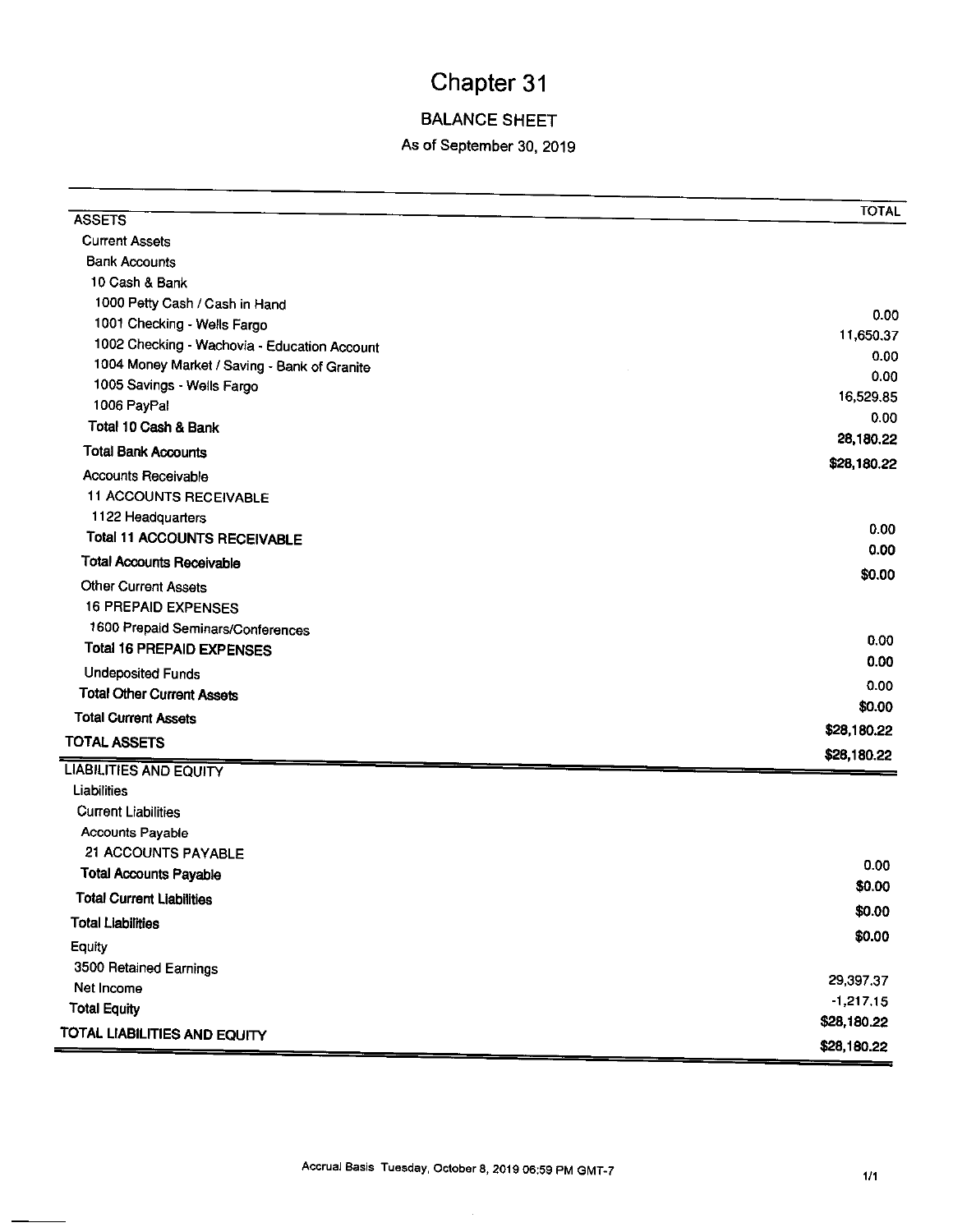# Treasurer's Report<br>Report Created 10/08/19

July 1<sup>st</sup> thru September 30<sup>th</sup>, 2019

### **Profit & Loss**

Income: Expense: Net:

\$21,471.08  $$22,688.23$  $$(-1, 217.15)$ 

### **Balance Sheet**

Checking: Savings:<br>Total:

\$11,650.37  $$16,529.85$ \$28,180.22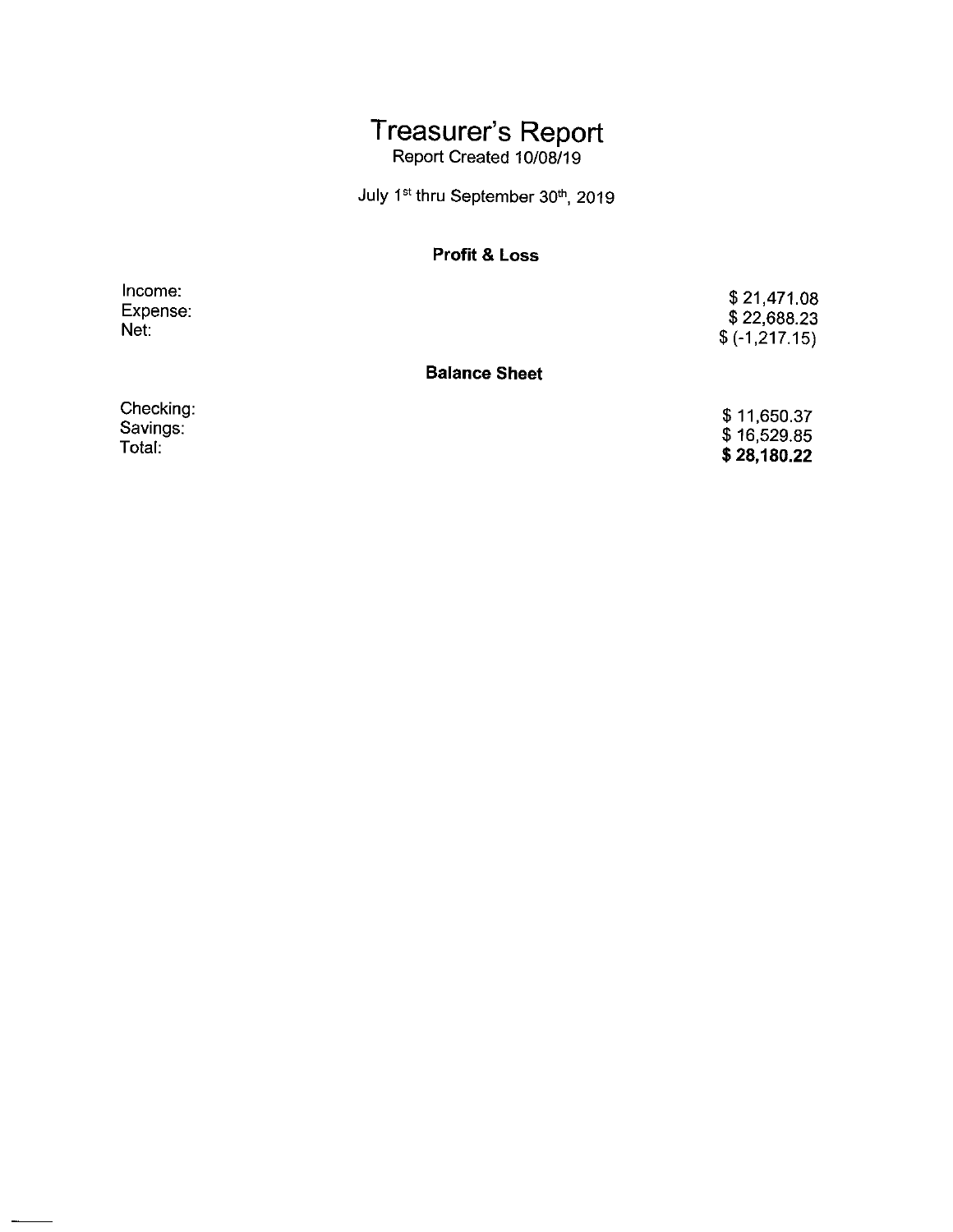### PROFIT AND LOSS

July 1 - August 15, 2019

|                                                             | <b>TOTAL</b> |
|-------------------------------------------------------------|--------------|
| income                                                      |              |
| 4020 Interest & Dividend Income                             | 0.70         |
| 410 COURSE INCOME                                           |              |
| 500 COURSE 500'S{123}                                       |              |
| 4501 501-Residential Reloc. Assist.                         | 7,172.00     |
| 4502 502-Business Relocation                                | 6.132.00     |
| Total 500 COURSE 500'S{123}                                 | 13,304.00    |
| <b>Total 410 COURSE INCOME</b>                              | 13,304.00    |
| 4665 Incentives Received from IRWA                          | 450.00       |
| <b>47 SEMINARS &amp; CONFERENCES INCOME</b>                 |              |
| 4065 Summer Seminar Income                                  | 560.00       |
| <b>Total 47 SEMINARS &amp; CONFERENCES</b><br><b>INCOME</b> | 560.00       |
| <b>Total Income</b>                                         | \$14,314.70  |
| <b>GROSS PROFIT</b>                                         | \$14,314.70  |
| Expenses                                                    |              |
| 501 COURSE EXPENSES                                         |              |
| 550 COURSE 500'S                                            |              |
| 5501 501-Residential Reloc, Assist.                         | 6,204.84     |
| 5502 502-Business Relocation                                | 5,553.84     |
| Total 550 COURSE 500'S                                      | 11,758.68    |
| <b>Total 501 COURSE EXPENSES</b>                            | 11,758.68    |
| <b>80 ADMINISTRATIVE EXPENSES</b>                           |              |
| 7100 Bank Charges & Credit Card Fees                        | 18.34        |
| 7990 Website Expense                                        | 1,500.00     |
| <b>Total 80 ADMINISTRATIVE EXPENSES</b>                     | 1,518,34     |
| <b>Total Expenses</b>                                       | \$13,277.02  |
| <b>NET OPERATING INCOME</b>                                 | \$1,037.68   |
| <b>NET INCOME</b>                                           | \$1,037.68   |